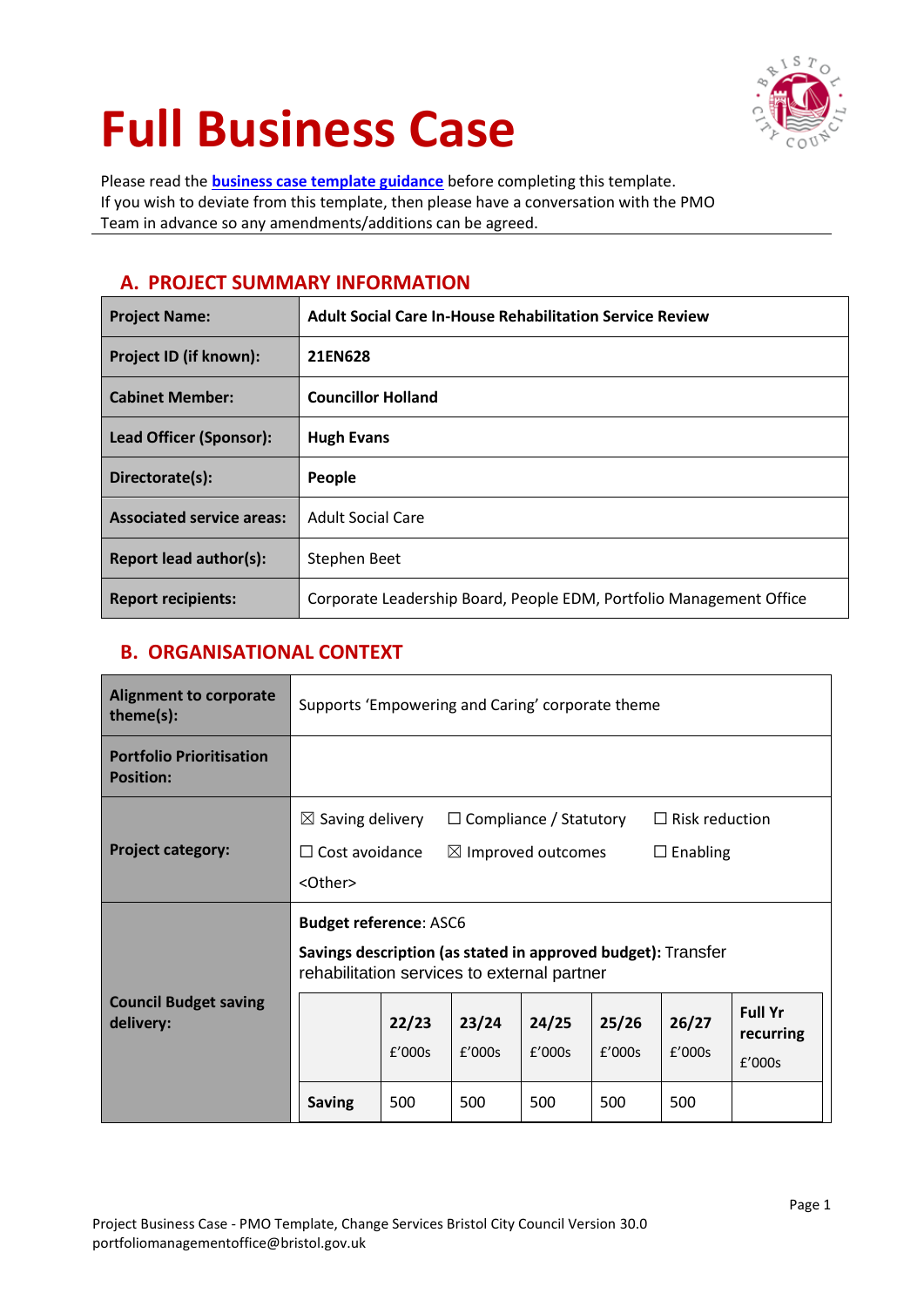# **1. Project overview**

#### **Project Context (including information outlined in Outline Business Case)**

#### Service overview

Bristol City Council currently operates a rehabilitation service from two centres in the city – South Bristol Rehabilitation Centre (SBRC) and East Bristol Rehabilitation Centre – which provides:

- Short term intermediate care service aiming to maximise people's independence before they return home.
- Short term stays, primarily for older adults who have suffered a physical injury or long-term illness.
- 33 beds split across the two Rehab Centres.

Both buildings offer a Care Quality Commission rated 'Good' service and anecdotal feedback from users and staff suggest service is high quality.

Rehabilitation Centres are a legacy service for the Council and are not typically provided by local authorities, due to the fact that other Health system partners may have more appropriate skills and capabilities to enable them to deliver the service. Currently, the Council delivers the service in partnership with the community health partner Sirona Care & Health (they provide all therapy services), as the Council does not directly employ clinical staff. Sirona were awarded the contract to deliver community health services in the region on behalf of the Clinical Commissioning Group (CCG) following a successful tender process in 2019.

#### Service Budget:

- The total (net) budget for the Rehab Centres for 21/22 is £1.03m (£557k South, £480k East)
- The Council funds staffing in the centres, but also receives income from the CCG via the Better Care Fund for the delivery of Rehab beds at both centres.
- Unit costs for the South Centre: £536 p/w
- Unit costs for the East Centre: £508 p/w. Limited benchmarking data is available to enable direct comparison of these costs to other providers.

#### Recent Review of Service:

The Council completed a review of the rehabilitation service in 2021 (supported by independent consultancy firm Mutual Ventures), following increasing evidence that the current arrangements may no longer be the most appropriate and effective way of meeting service users' rehabilitation needs and following a direct request from NHS partners (the reasons for which are set out below).

**An options appraisal on the future of the service was completed and a recommendation presented to BCC Cabinet in January 2022. The preferred option was for the Council to transfer the existing SBRC service to Sirona Care & Health, to be delivered out of South Bristol Community Hospital. An 'agreement in principle' was confirmed by Cabinet, but it specified that any final proposals should come back to Cabinet for further approval.** 

#### Case for Change

Partners across the system are more appropriately equipped to provide rehabilitation care and support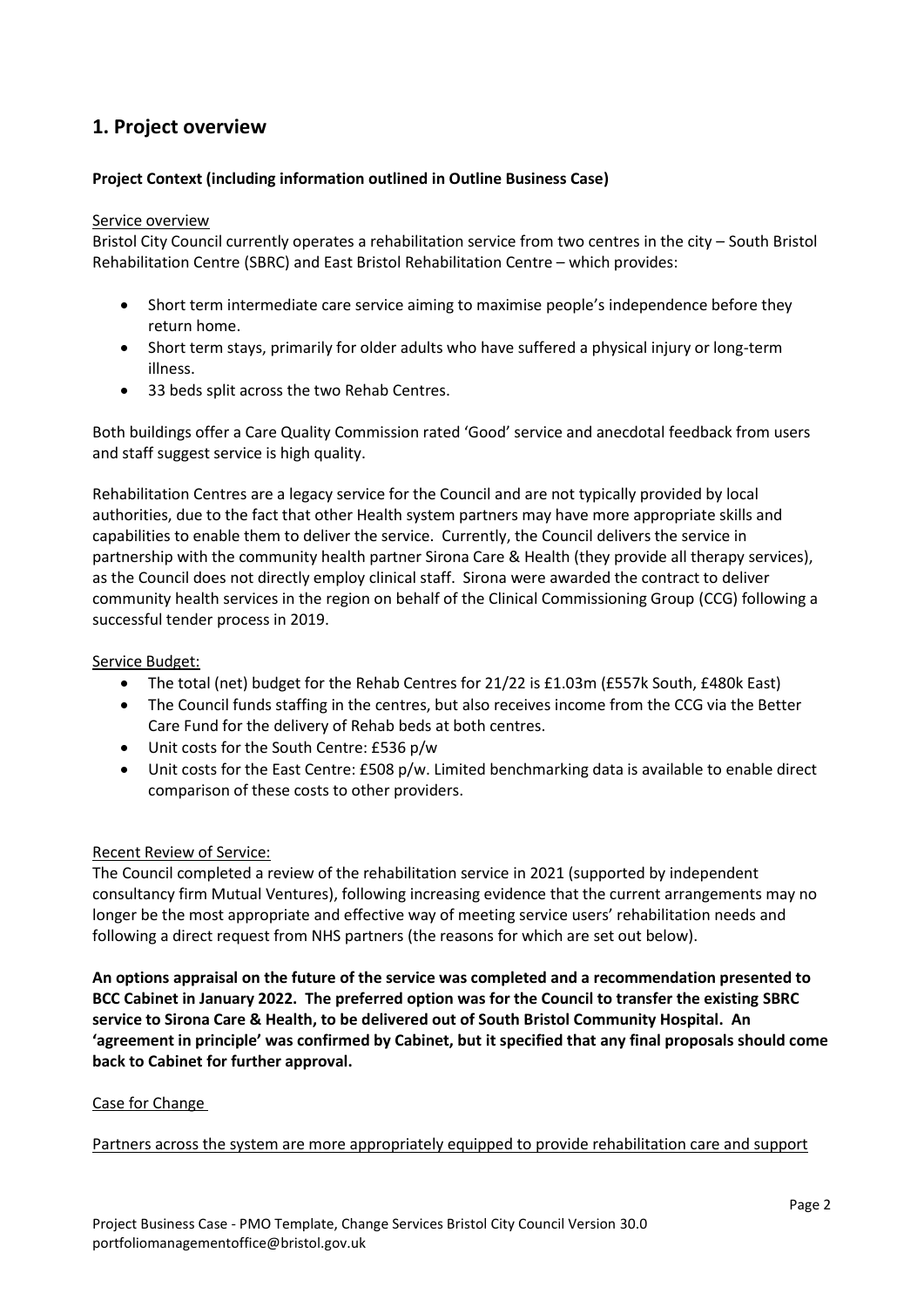- Rehabilitation services are not typically a function of local authorities (BCC previously TUPE'd its community Rehabilitation staff to the previous community health services provider: Bristol Community Health)
- Therapy and Nursing input is already provided by Sirona Care and Health. Sirona therapists set the therapy goals and the subsequent care plan (which includes social care goals) is then carried out daily/weekly by the BCC staff. Any nursing needs required by the service user (e.g. insulin, dressings, etc.) are provided by the centre nurses employed by Sirona (with a recharge in place to contribute to their salaries).
- In May 2021, Sirona Care and Health assumed control of 60 beds at the South Bristol Community Hospital, creating additional system wide capacity for the delivery of rehabilitation services. Sirona is already commissioned and funded by the CCG to deliver a full rehabilitation service from this site. Previously, Sirona had been unable to fully open all of the rehab beds due to a staffing shortage; however, since February 2022 the beds have been fully open.
- Providing rehab beds in South Bristol Community Hospital would support a seamless transition of services from hospital discharge
- In addition, in March 2022 health system partners made a decision to locate a new Specialist Stroke Rehabilitation Units at South Bristol Community Hospital. This is likely to result in changes to the current structure and potential workforce consultation in the period immediately after SBRC staff would have transferred.

## South Bristol Rehabilitation Centre is not an appropriate building for delivering high quality rehabilitation services

- South Bristol Rehabilitation Centre is a 1960s building and no longer fit for purpose. When the service was first established in 1999 it was part of an innovative collaboration providing intermediate care (one of the first in the country). Since then, the needs of service users have significantly changed and increased.
- Rooms. Sizes are variable despite some work undertaken to increase availability of larger rooms able to accommodate the necessary equipment (e.g. hospital beds, hoists). None of the rooms have en-suite facilities.
- Accommodation is located on the top two floors of the building which causes problems.
- The lift is not suitable for anyone who requires to be moved using a stretcher.
- Although these are not new issues, COVID-19 requirements have exacerbated the situation (e.g. isolation, use of commodes).
- Bed occupancy is between 60%-70%. With all the rehabilitation beds now open in South Bristol Community Hospital (managed by Sirona), there is already an increase in the number of available beds in the system compared to when the service review was initiated.

## Role of East Bristol Rehabilitation Centre

- Although the East Bristol Centre does not have same structural issues with the estate, it is the long-term view that the Council should no longer provide rehab services from this site.
- There are potential alternative uses for this site which would be of significant benefit to the broader health and social care system, including supporting hospital admission avoidance, providing step down facilities etc.
- However, whilst this is the preferred future direction, it would need further consideration and development in partnership with NHS colleagues before any specific developments are proposed.

## Opportunity to retain and develop a skilled workforce in the system

 Whilst a formal TUPE transfer is no longer applicable, there are opportunities for the SBRC rehab staff to move into similar roles within the rehabilitation service provided by Sirona Care & Health at South Bristol Community Hospital. Sirona are offering Council rehab staff a preferential recruitment process for any rehab vacancies, and the ability to retain any current continuous service benefits if they move to Sirona. This provides direct employment opportunities for Council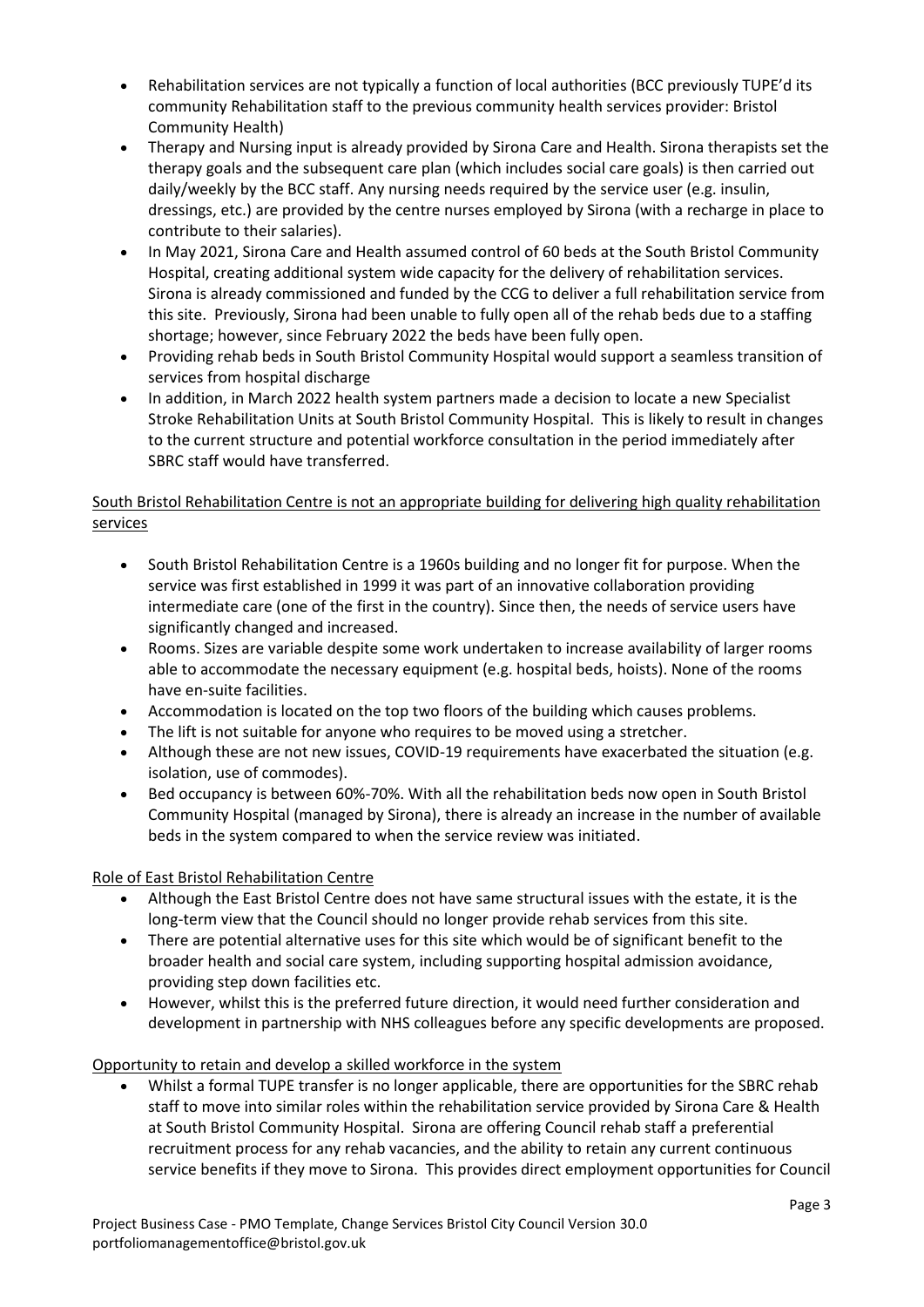staff within the broader health and social care system and potential future career opportunities for those staff who wish to pursue them.

- The South Bristol Community Hospital is near the current site to minimise disruption for staff who wish to continue working in the south of the city
- For rehab staff who are not interested in working for Sirona Care and Health, there will also be redeployment opportunities in care roles within other Council services.

#### Financial Benefits

- Ceasing the Council's service delivery and closing SBRC will result in financial savings of approximately £500k to the Council's adult social care service, as set out in the budget proposals recently agreed by full Council.
- Although there may be significant one-off costs attached to the closure, recurring annual savings will be delivered from 2023/24
- There may also be future opportunities to find an alternative use for the South Bristol Centre, which could bring efficiencies or income.

#### Commissioning and Health and Social Care System Perspective

- Bristol's 'Discharge to Assess' pathways are predominantly funded by BNSSG CCG. National policy and guidance stipulate the required operating model for all NHS Trusts, community interest companies, and private care providers of NHS-commissioned acute, community beds, community health services and social care staff in England.  $1$
- The Discharge to Assess model has been transformed over the past three years, in partnership with the CCG, to improve the timely discharge of citizens out of hospital to the most appropriate service that supports their independence and outcomes.
- The South Bristol Rehab Centre predominantly supports older citizens with primary support needs related to their physical frailty.
- At present the South Bristol Rehabilitation Centre contribute towards Bristol's 'pathway 2' capacity. For reasons stated above, the building is no longer fit for purpose.
- BNSSG CCG rehab bed modelling provides evidence that South Bristol Community Hospital sufficiently meets projected demand. This modelling demonstrates that the closure of SBRC would not have a negative impact on the overall capacity within the pathway model. The capacity lost from the South Rehab Centre would be absorbed and better met at South Bristol Community Hospital facilities, which are better equipped to meet the needs of service users.
- Previously BNSSG CCG has commissioned external providers to provide rehabilitation to add capacity to the pathway. These arrangements have ceased, and the current strategic direction of travel is to keep the pathway 2 provision within CCG and Sirona control.
- It is important to note that there is sustained pressure on the wider health and social care system due to COVID-19. It will be critical to manage any short-term reduction in the number of available rehab beds during any service transition, and detailed joint implementation plans will be required to manage this risk.

# **2. Preferred Option Detailed Case**

**Since the 'agreement in principle' was approved by BCC Cabinet in January 2022, there have been changes to the current landscape and context in which Sirona Care and Health are providing rehabilitation services at South Bristol Community Hospital. As outlined above, the fact that they have been able to open all available rehab beds and the impending changes linked to the specialist stroke rehab unit, mean that the original proposal to transfer all BCC rehab staff is no longer recommended.**

## **PRIMARY Preferred Option**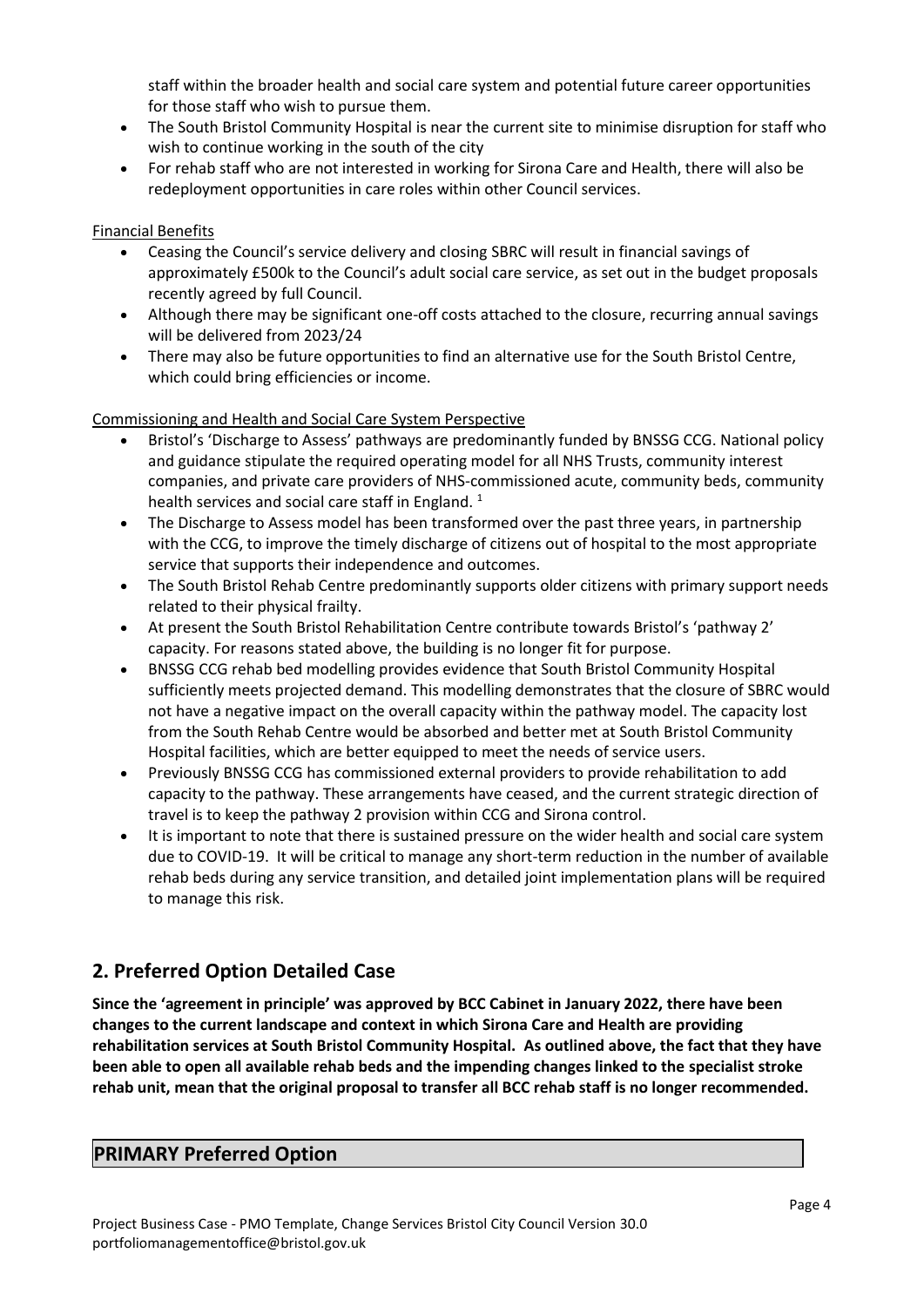Having revisited the previous options appraisal, the recommended option is now to progress with the closure of the South Bristol Rehabilitation Centre. Rehab services in the south of the city will be fully provided by Sirona Care and Health at South Bristol Community Hospital. The impact of this change is that alternative employment opportunities will need to be considered for the staff at South Bristol Rehab Centre. This will include:

- Opportunity for Council rehab staff to apply for vacant posts at South Bristol Community Hospital and benefit from a 'light touch' recruitment approach. Sirona will also recognise staff continuous service and associated benefits.
- For staff who are not interested in opportunities with Sirona, they will be considered for redeployment opportunities within Bristol City Council
- If a suitable alternative post cannot be found through the redeployment process, then redundancy will apply

The service will also need to manage a phased, closedown of service delivery. If Cabinet approval is confirmed, the following steps will be taken:

- Target date will be agreed with system partners for the last admissions to be accepted into South Bristol Rehab Centre.
- From that date, there will be a period of 6 weeks when individuals complete their rehabilitation, and the service will work to facilitate their discharge home / to onwards services as required
- Once all service users have completed their rehabilitation period, the building will need to be decommissioned

## **Confidence level in savings delivery and justification**

There is good confidence in progressing this proposal within the defined timescales and both the Council and Sirona Care and Health endorse this proposal as the best option for providing a highquality rehab service.

From 2023/24 onwards, full year effect savings of £500k will be realised as the service budget is removed. However, in 2022/23 only part of the savings will be delivered due to the one-off costs that will be incurred and the fact that the service will operate during the first 3-4 months of the year which will require a proportion of the service budget to be used. The gap in savings for 2022/23 will be mitigated through using a temporary underspend in other staffing budgets within Intermediate Care (which exists due to vacant posts being held in some services).

#### **Risk profile of option**

## **Overall risk level:** Low-Medium

## **Key risks associated with option:**

- Sirona fills all vacancies and there are no opportunities available to SBRC rehab staff this is unlikely as Sirona have confirmed vacancies as of April 2022 and wish to fast-track applications for Council rehab staff.
- One off costs result in a gap in the financial savings for 2022/23
- There is a negative response to the consultation from staff and unions which threatens proceeding with the preferred option

 There is pushback at a system level in relation to the removal of rehab beds from the system – requires ongoing discussion with NHS partners to ensure that this risk is considered and that the new capacity that will be made available at South Bristol Community Hospital can mitigate the planned closure.

#### **Contingency options to mitigate risks and raise confidence level**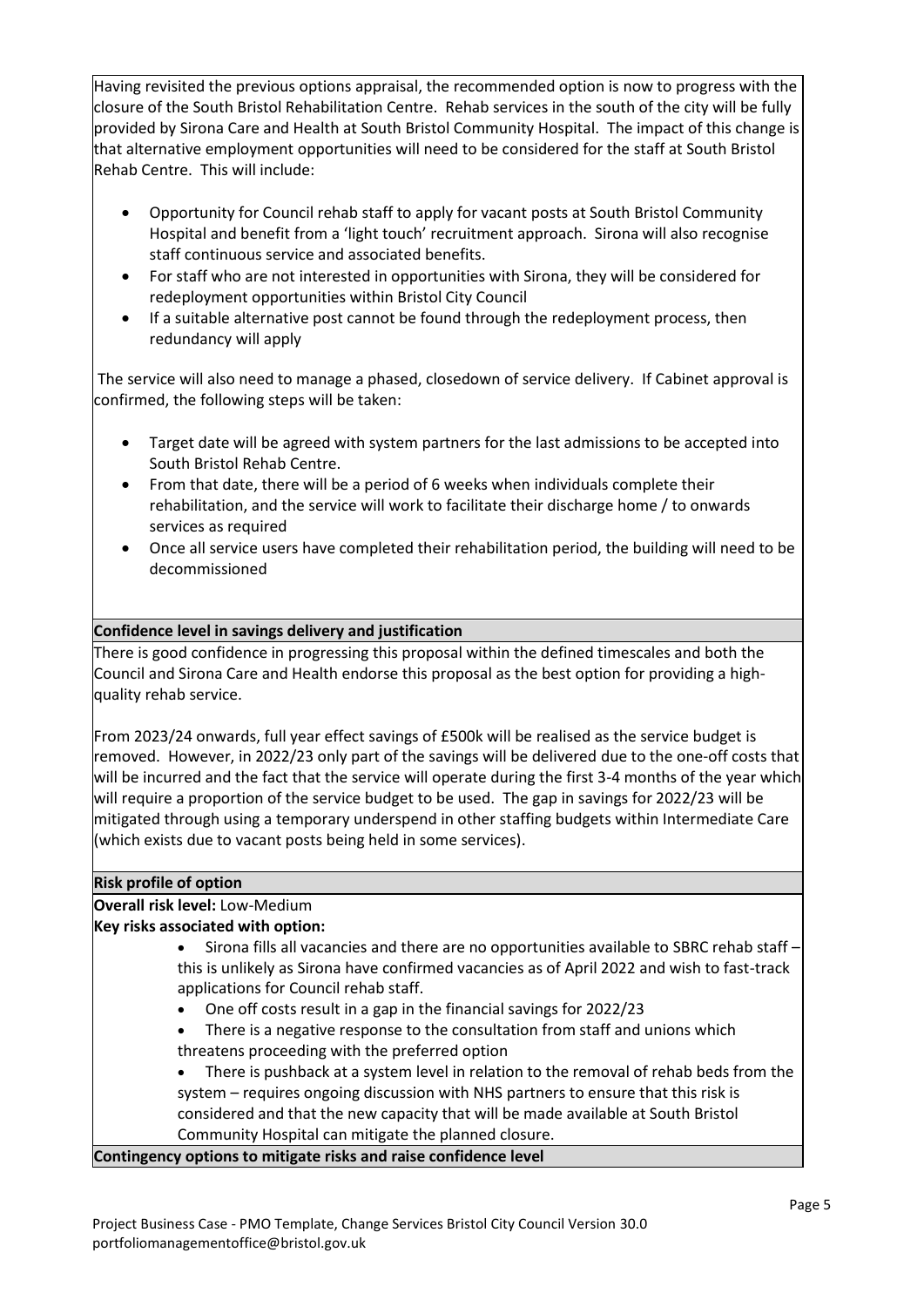- Completion of Equalities Impact Assessment, with any identified actions incorporated in to proposed changes
- Close monitoring of how many staff are successfully employed by Sirona or redeployed in to other roles to assess remaining redundancy costs and what level of shortfall this may lead to
- Full staff and trade union consultation to take place following Cabinet approval
- Ongoing discussions with health partners to manage transition and any potential impact on service at a system level

#### **Any residual shortfall against committed savings?**

Potential shortfall, although amount as yet unknown

#### **Key milestones for delivering the change**

- Staff and union consultation period
- Start and end dates for a managed close of the South Bristol Rehab Centre beds

#### **Lessons Learned from similar projects/initiatives**

The Service Managers have previously led a similar exercise for the closure of the North Bristol Centre. Lessons have been learned from this in relation to both the staff consultation and managed / phased closure, and will be applied accordingly.

## **2.1 Project scope**

#### **In Scope**

Although this paper refers to South and East Bristol Rehab Centres, the option presented and immediate proposed changes only refer to **South Bristol Rehab Centre**.

It should also be noted that this proposal only refers to the rehabilitation service, which occupies the top two floors of the building. There are other teams based on the ground floor of the same building who are not within the scope of this proposal

| Out of scope |                                                                                                              | Any risks/consequences associated<br>with "Out of scope" items |
|--------------|--------------------------------------------------------------------------------------------------------------|----------------------------------------------------------------|
| $\bullet$    | Other in-house services - Reablement, Concord Lodge,<br>Redfield Lodge, Bristol Community Links centres      |                                                                |
| ٠            | Other rehabilitation services across the health system<br>(e.g. provided by community health partner Sirona) | N/A                                                            |
| ٠            | Office-based teams working out of the ground floor of<br>South Bristol Rehabilitation Centre                 |                                                                |

## **2.2 SMART Project objectives**

| <b>Specific</b>                                                                                           | <b>Measurable</b>                                        | Attainable                                                                                    | Relevant/Realistic | Timebound      |
|-----------------------------------------------------------------------------------------------------------|----------------------------------------------------------|-----------------------------------------------------------------------------------------------|--------------------|----------------|
| To provide an<br>effective and<br>efficient<br>rehabilitation<br>service that offers<br>the best possible | Service<br>performance /<br><b>KPIs within</b><br>Sirona | Yes - once service provision all<br>delivered from South Bristol<br><b>Community Hospital</b> |                    | By August 2022 |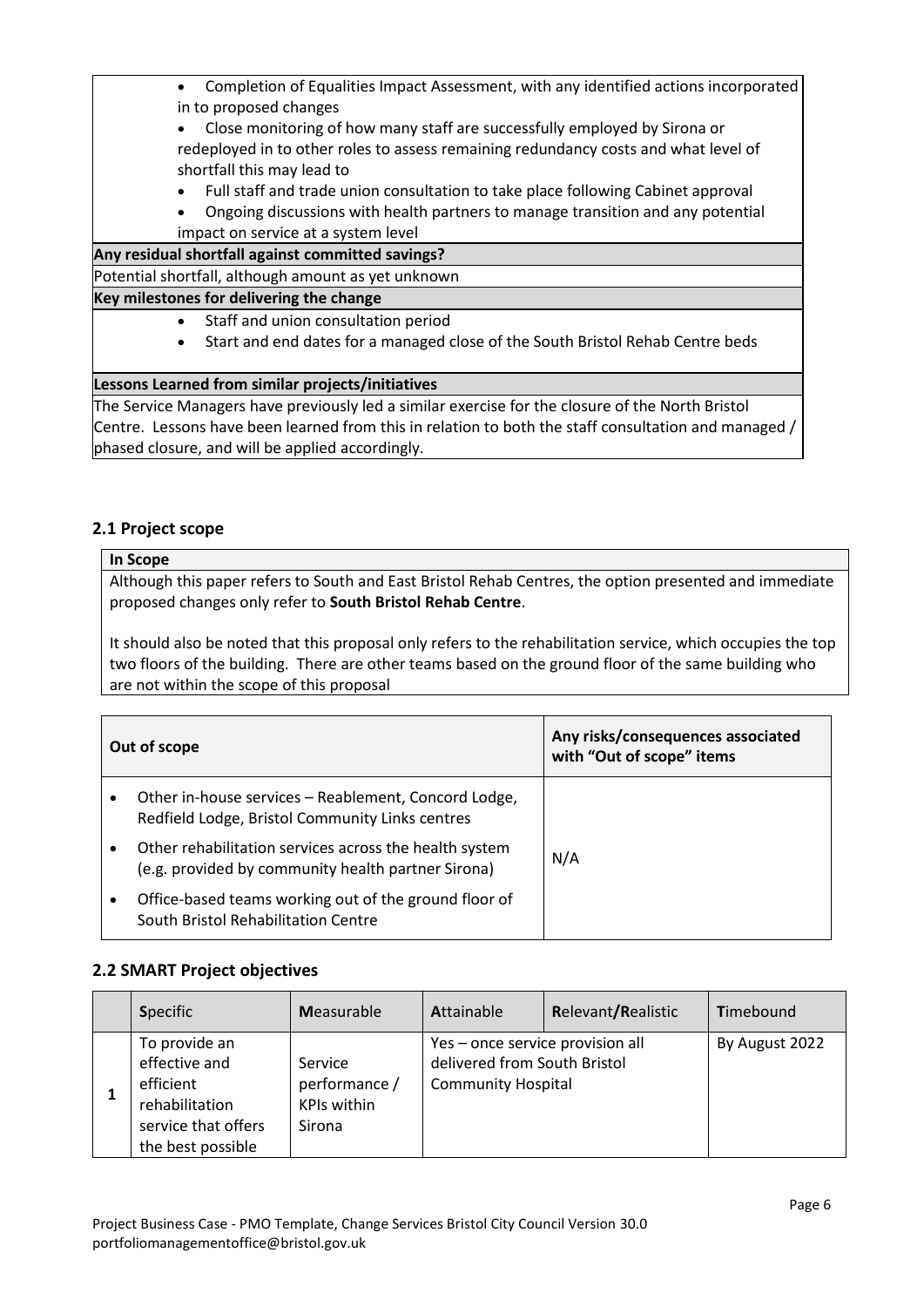|                | outcomes for<br>citizens                                                                                                                                     |                                                                                                                                       |                                                                                               |                                           |                                                  |
|----------------|--------------------------------------------------------------------------------------------------------------------------------------------------------------|---------------------------------------------------------------------------------------------------------------------------------------|-----------------------------------------------------------------------------------------------|-------------------------------------------|--------------------------------------------------|
| $\overline{2}$ | To protect / retain<br>valued skillset in the<br>workforce within<br>the broader system                                                                      | Maximum<br>number of staff<br>redeployed into<br>alternative roles<br>in the Council or<br>employment<br>with Sirona Care<br>& Health | Yes,<br>considering<br>opportunities<br>within BCC<br>and Sirona                              | Yes - although not<br>for all staff group | Final position<br>confirmed by<br>September 2022 |
| 3              | Minimise additional<br>costs to the Council<br>and consider any<br>opportunity for<br>financial savings to<br>address ongoing<br>service budget<br>pressures | Final one-off<br>costs associated<br>with closure and<br>final savings<br>delivered (Year<br>1 and recurring)                         | Dependent on<br>outcomes for<br>individual staff<br>members                                   | Yes                                       | Final position<br>confirmed by<br>September 2022 |
| 4              | To provide fit-for-<br>purpose<br>accommodation for<br>a rehabilitation<br>service                                                                           | All service<br>provision<br>delivered from<br>South Bristol<br>Community<br>Hospital                                                  | Yes - once service provision all<br>delivered from South Bristol<br><b>Community Hospital</b> |                                           | By August 2022                                   |

## **2.4 Summary Costs and Benefits**

The below table provides summary detail of the 'most likely' case financial.

| <b>Total Project Financial Summary -</b><br><b>Preferred Option</b> |                              |                |                         |       |                              |    |              |
|---------------------------------------------------------------------|------------------------------|----------------|-------------------------|-------|------------------------------|----|--------------|
|                                                                     | $\mathbf{1}$                 | $\overline{2}$ | $\overline{\mathbf{3}}$ | 4     | 5                            |    | <b>Total</b> |
| £'000s                                                              | 21/22                        | 22/23          | 23/24                   | 24/25 | 25/26                        |    |              |
|                                                                     | £                            | £              | £                       | £     | £                            |    |              |
| Total new/ chargeable costs                                         | 41                           | 616            |                         |       |                              | £  | 657          |
| One -off contingency (                                              | £                            | £              | £                       | £     | £                            |    |              |
| tolerance)                                                          | $\qquad \qquad \blacksquare$ |                |                         |       |                              | £  |              |
| Total opportunity/non-                                              | £                            | £              | £                       | £     | £                            |    |              |
| chargeable costs                                                    | $\blacksquare$               |                |                         |       |                              | £  |              |
|                                                                     | £                            | £              | £                       | £     | £                            |    |              |
| <b>One-off costs</b>                                                | 41                           | 616            | -                       |       | $\qquad \qquad \blacksquare$ | £  | 657          |
| Ongoing costs (incl.                                                | £                            | £              | £                       | £     | £                            |    |              |
| contingency)                                                        | $\qquad \qquad \blacksquare$ |                |                         |       |                              | £  |              |
| Gross savings (incl.                                                | £                            | -£             | -£                      | -£    | -£                           |    |              |
| contingency)                                                        | $\blacksquare$               | 577            | 577                     | 577   | 577                          | -£ | 2,306        |
|                                                                     | £                            | $-E$           | -£                      | $-E$  | $-E$                         |    |              |
| Ongoing                                                             |                              | 577            | 577                     | 577   | 577                          | -£ | 2,306        |
|                                                                     |                              |                |                         |       |                              |    |              |
|                                                                     | £                            | £              | $-E$                    | -£    | $-E$                         |    |              |
| <b>Net total</b>                                                    | 41                           | 40             | 577                     | 577   | 577                          | -£ | 1,649        |
|                                                                     | £                            | £              | -£                      | -£    | $-E$                         |    |              |
| <b>Cumulative net total</b>                                         | 41                           | 80             | 496                     | 1,073 | 1,649                        |    |              |
|                                                                     |                              |                |                         |       |                              |    |              |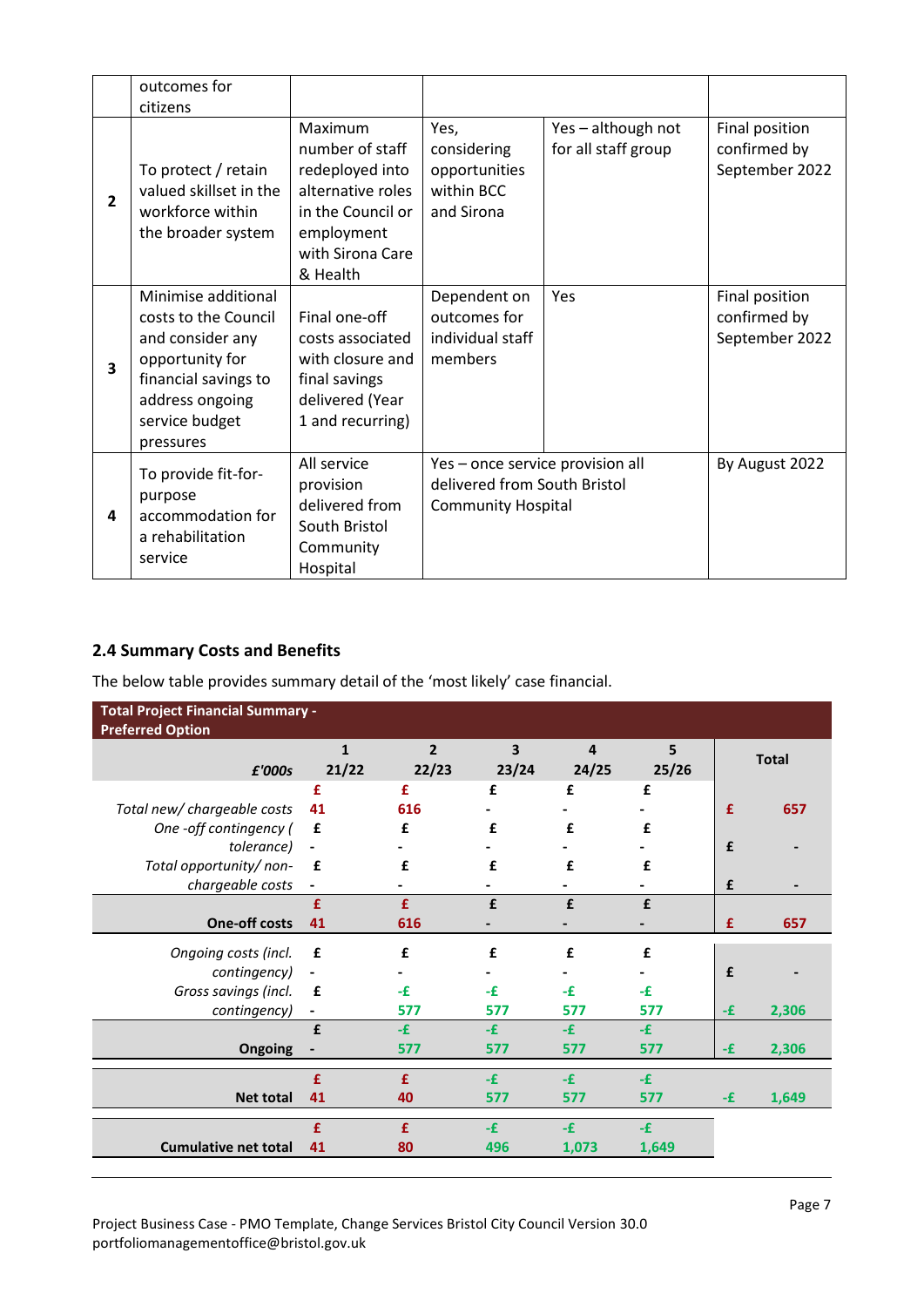The main areas of cost included in the table above are:

- One-off redundancy / pension costs Up to £600k
- $\bullet$  Staff costs for project delivery (as outlined in resources section below) Up to £11k
- Decommissioning costs Up to £5k

The figures stated above show the maximum redundancy costs that could arise, if it is assumed that it is not possible to redeploy any of the affected staff group. However, the proposal is to support as many staff as possible into alternative posts in line with the Council's Managing Change policy. Depending on the scale of any redundancy costs, it is possible that the amount could be more than the available service revenue budget. If that should occur, then alternative funding mechanisms will be required – this is being explored with the Finance Business Partner.

## **2.5 Benefits**

#### **Financial benefits:**

| <b>Description</b>                                                                       | <b>Metric</b>                    | Owner        | Assumption(s)                                                                                                                                                                                             |
|------------------------------------------------------------------------------------------|----------------------------------|--------------|-----------------------------------------------------------------------------------------------------------------------------------------------------------------------------------------------------------|
| Savings to the Council<br>revenue budget (once any<br>one off costs have been<br>offset) | £500k annual<br>recurring saving | Stephen Beet | It won't be possible to achieve<br>the full year effect savings in<br>2022/23 due to the one off<br>costs associated with the<br>closure. From 2023 onwards a<br>full budget saving will be<br>delivered. |

## **Non-financial benefits:**

| <b>Description</b>                                                                                                            | <b>Metric</b>                               | Owner                   | Assumption(s)                                             |
|-------------------------------------------------------------------------------------------------------------------------------|---------------------------------------------|-------------------------|-----------------------------------------------------------|
| Improved outcomes for<br>service users based on<br>service delivery being<br>delivered from more<br>appropriate accommodation | Rehabilitation<br>performance<br>monitoring | Sirona Care &<br>Health | Assumes no other adverse<br>impact on service performance |

## **2.7 Key Risks and Issues**

The key risks and issues associated with the delivery of the preferred option are shown below:

| <b>Risk</b>                                         | <b>Mitigation</b>                              |
|-----------------------------------------------------|------------------------------------------------|
| Financial risk to savings delivery in 2022/23 as a  | Support as many staff in to alternative        |
| result of delays compared to original timeline and  | employment as possible (either redeployment or |
| the one-off redundancy costs associated with        | with Sirona). Contingency plans for savings    |
| closure option                                      | shortfall.                                     |
| There is a risk that the broader health system will | Capacity will be provided at South Bristol     |
| not support the proposals put forward by BCC,       | Community Hospital. Detailed monitoring and    |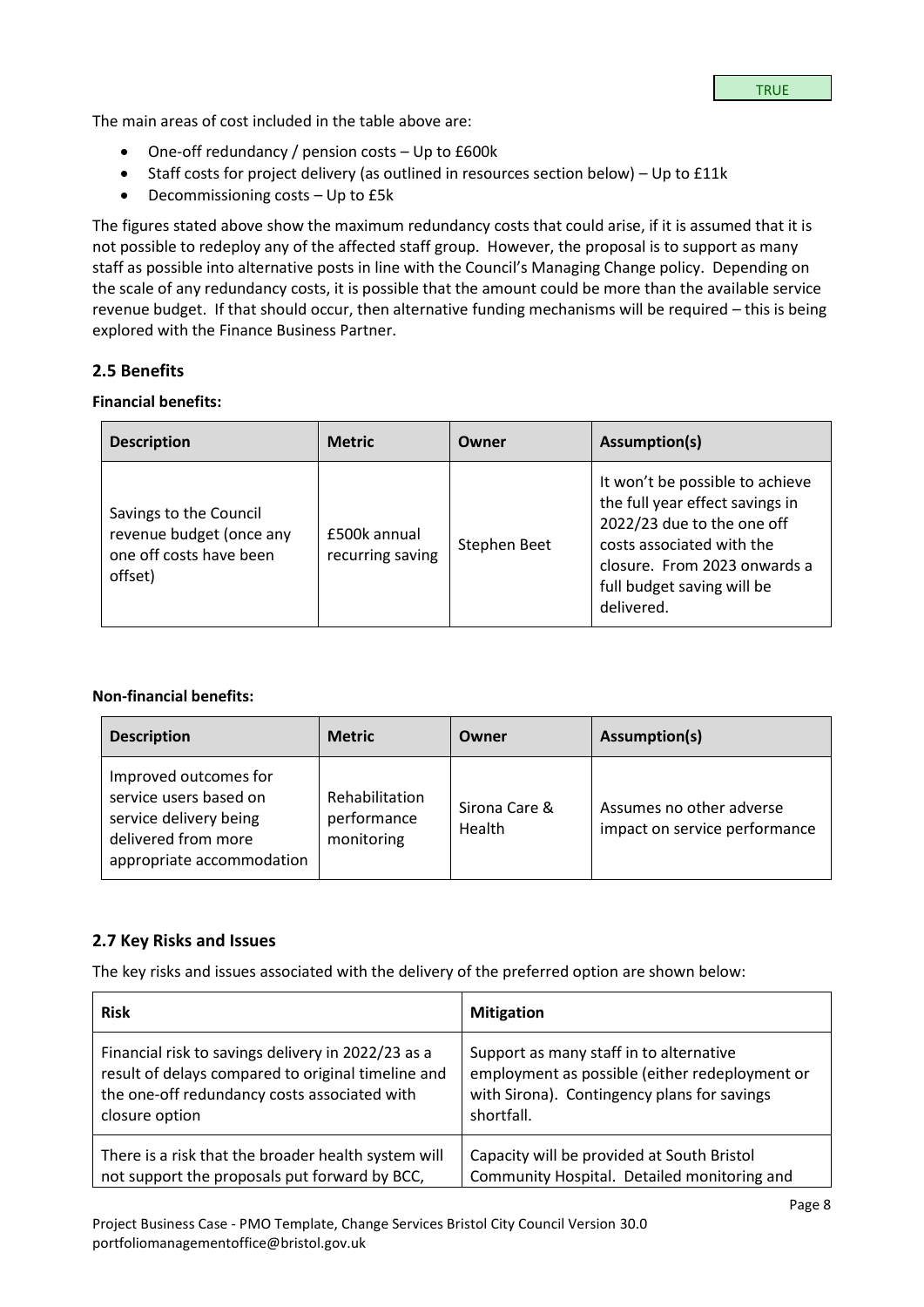| due to concerns that it will be reducing overall                                                                                                                                                                           | implementation plan to manage any short term                                                                 |
|----------------------------------------------------------------------------------------------------------------------------------------------------------------------------------------------------------------------------|--------------------------------------------------------------------------------------------------------------|
| rehabilitation bed capacity                                                                                                                                                                                                | risk during service closure period.                                                                          |
| There is a risk that the redeployment<br>opportunities available to staff are in different<br>areas of the city and will therefore not be suitable<br>alternatives (as will be dependent on staff having<br>own transport) | Prepare list of vacant posts for consideration, and<br>consider locations compared to staff home<br>address. |

## **2.7.1 Risk Impact Analysis**

There are 2 risk areas that could require further review if they fail to be mitigated:

**Financial risk to savings delivery** – once the final one-off costs are known, it may be necessary to review the outstanding savings risk for 22/23 and assess whether adequate contingency plans are in place

**Health system capacity risk** – if health system partners (e.g. Clinical Commissioning Group) raise concerns then this could delay the proposals. There is ongoing dialogue to monitor this.

Decisions will be escalated to Corporate Leadership Board if risk escalation is likely to impact successful delivery following Cabinet decision.

# **3. Delivery Approach**

## **3.1 Implementation Approach**

There are 2 key strands of work required to implement the closure:

#### **Service closure**

Once a final decision has been made on the proposed closure, a service closure plan will be implemented to gradually reduce occupancy in the rehabilitation centre until all service users are re-directed to South Bristol Community Hospital. The maximum amount of time that an individual stays at the centre is 6 weeks, so the transition period would be estimated 6-10 weeks to enable completion of any service delivery plus time to facilitate ongoing care / support for service users and to clear the centre of furniture / equipment etc.

## **Staff consultation and Managing Change Process**

In parallel to the service closure, a full consultation will need to be carried out with the affected staff group. This will include the following steps:

- $\circ$  Redeployment process every effort will be made to redeploy individuals into alternative posts, recognising that roles have to be suitable alternatives in line with the Council's policy
- $\circ$  If it is not possible to redeploy staff into a suitable alternative post, then redundancy will apply

## **3.2 Benefits Realisation Approach**

The financial benefits of this proposal will be monitored via the ASC Transformation Board – specifically any forecast savings for 2022/23 when all one-off costs have been taken into consideration. Once the service has been closed then Finance will make the required budget adjustments to ensure that any savings are secured.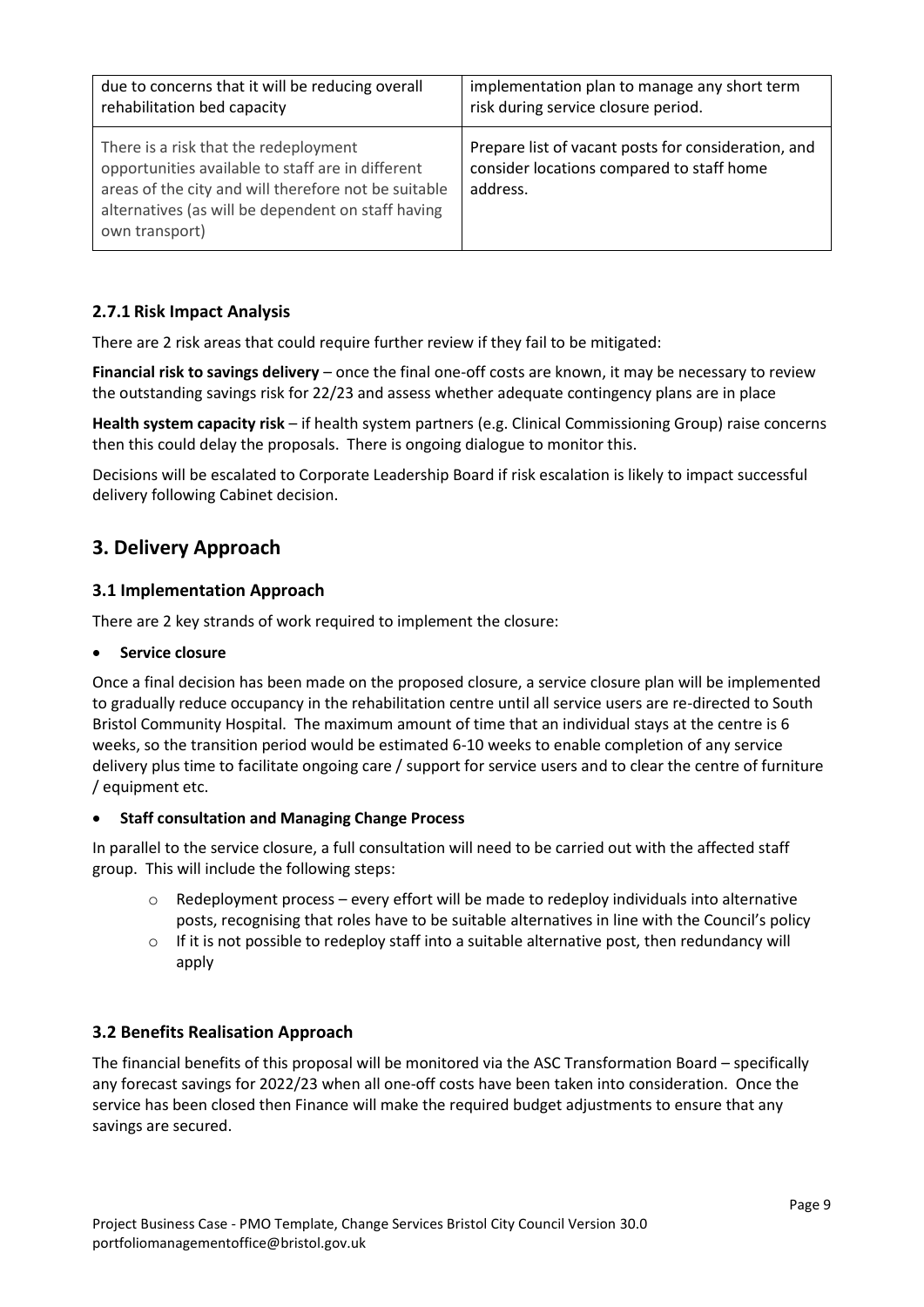## **3.3 Procurement Approach**

There are no procurement implications.

## **3.4 Communications and Engagement Approach**

The key stakeholder groups affected by this proposal are as follows:

- Service users and their families / carers
- Staff in the rehabilitation service
- Trade unions
- Members
- Health system partners

The table below outlines the engagement that is taking place with each group:

| <b>Stakeholder</b>                  | Nature of engagement                                      |
|-------------------------------------|-----------------------------------------------------------|
| Staff in the rehabilitation service | Consultation on options prior to Cabinet decision -       |
|                                     | including group and 1:1 meetings, pensions advice,        |
|                                     | wellbeing support sessions, interview training            |
|                                     | Sirona to offer 'open day' at South Bristol Community     |
|                                     | Hospital                                                  |
|                                     | Support through Managing Change if closure option is      |
|                                     | approved (including 1:1 redeployment discussions)         |
| Trade unions                        | Formal consultation and engagement through joint          |
|                                     | consultative committees; invitations to staff meetings as |
|                                     | representatives                                           |
| Health system partners              | Regular meetings to discuss options and implementation of |
|                                     | preferred approach                                        |
| <b>Members</b>                      | Cabinet Member briefings, role as Chair at ASC            |
|                                     | Transformation Board                                      |
| Service users and their families /  | Information to be provided to any service user referred   |
| carers                              | during the closure period                                 |

#### **3.5 Timeline and Key Milestones**

| <b>Preferred Option A: Key Milestones</b>                              | <b>Target Date</b> |
|------------------------------------------------------------------------|--------------------|
| Expressions of interest to Sirona                                      | 29/04/2022         |
| Cabinet decision                                                       | 10/05/2022         |
| Managing Change process starts                                         | 16/05/2022         |
| Cut-off date for new admissions to South Bristol Rehabilitation Centre | 20/05/2022         |
| Staff consultation period ends                                         | <b>TBC</b>         |
| Target centre closure date                                             | 08/07/2022         |
| Decommission centre                                                    | 31/07/2022         |
| Final possible redeployment date                                       | 05/08/2022         |
| Project closed                                                         | 12/08/2022         |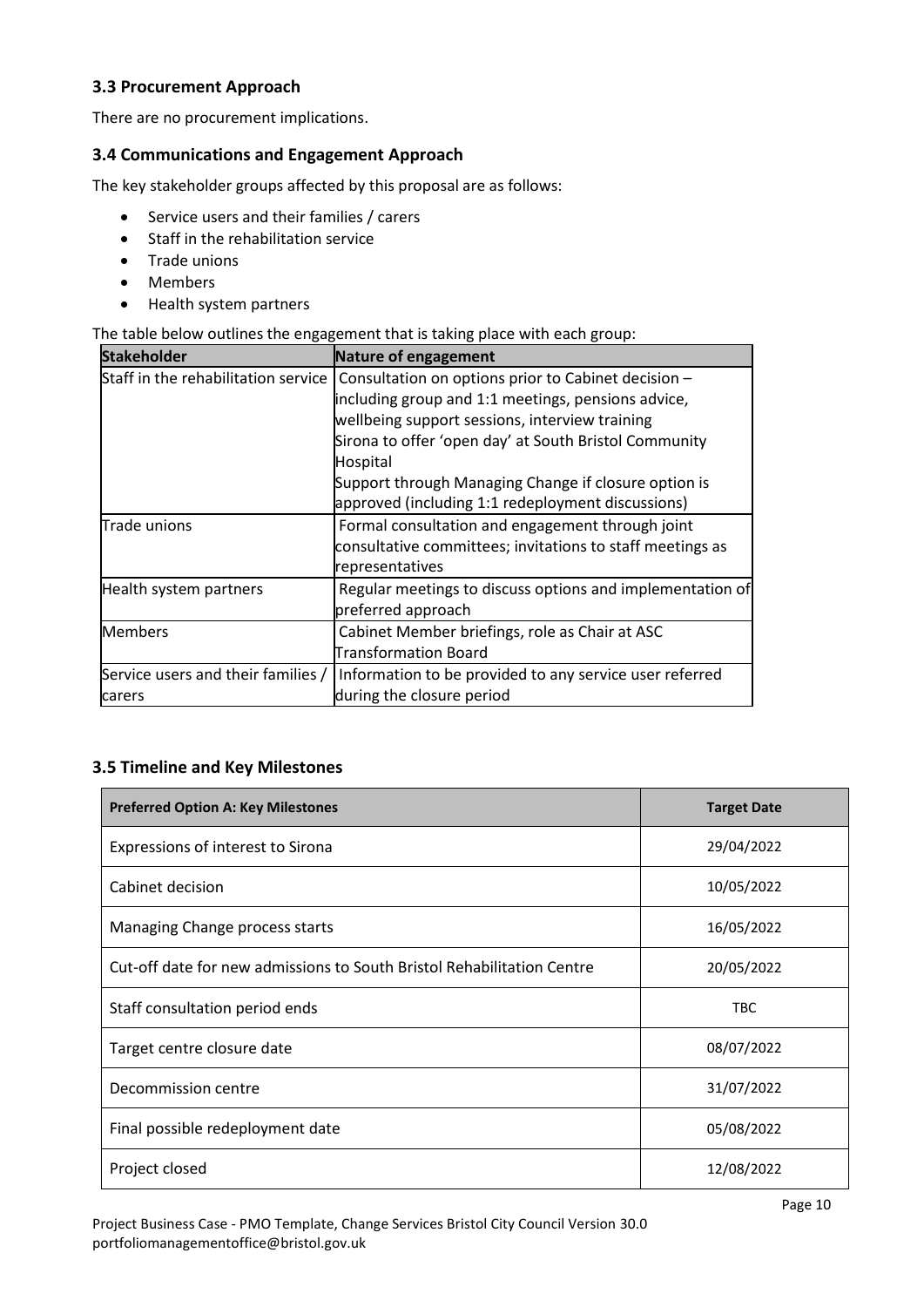# **4. Project governance for implementation**

| <b>Project Role</b>        | <b>Name</b> | <b>Job Title</b>                                              |
|----------------------------|-------------|---------------------------------------------------------------|
| <b>Sponsor</b>             |             | <b>Executive Director - People</b>                            |
| <b>Project Executive</b>   |             | Director - Adult Social Care                                  |
| <b>Project User(s)</b>     |             | <b>Head of Service</b>                                        |
| <b>Project Supplier(s)</b> |             | <b>HR Business Partner</b><br><b>Finance Business Partner</b> |
| <b>Project Manager</b>     |             | Senior Project Manager                                        |

## **4.1 Project Tolerances & Controls**

Tolerances indicate the amount of movement that is acceptable in a range of areas (e.g. cost or timescales) before escalation is required. It's important to define these in absolute, objective terms and to clearly show how this will be monitored and escalated if necessary.

The principle applied to all proposals is that decision-making authority is delegated within the baselines approved at the point at which a Business Case is approved. ANY decisions that would take the project outside of the agreed tolerances and scope should be escalated to Corporate Leadership Board or to your Programme Board if you are part of a programme.

| <b>Tolerance areas</b>                                                       | <b>Project level tolerance</b>                                                                     | <b>Escalation route</b>                                   | <b>Control &amp; tracking</b><br>document(s)    |  |
|------------------------------------------------------------------------------|----------------------------------------------------------------------------------------------------|-----------------------------------------------------------|-------------------------------------------------|--|
| <b>Time</b><br>+/- amounts of time on<br>target completion                   | +1 month                                                                                           | <b>ASC Transformation</b><br>Board                        | Project Plan<br><b>Highlight Report</b>         |  |
| Cost<br>+/- amounts of planned<br>budget                                     | No increase tolerated -<br>any reductions will<br>increase savings<br>delivered                    | <b>ASC Transformation</b><br>Board                        | Financial spreadsheet                           |  |
| Quality<br>Defining quality targets<br>in terms of ranges                    | No deviation from<br>agreed approach and<br>clear HR processes                                     | <b>ASC Transformation</b><br><b>Board</b>                 | Project Plan<br><b>Highlight Report</b>         |  |
| <b>Scope</b><br>Permitted variation of<br>the scope of a project<br>solution | No deviation from<br>agreed scope                                                                  | <b>ASC Transformation</b><br>Board                        | <b>Business Case</b><br><b>Highlight Report</b> |  |
| <b>Benefits</b><br>+/- amounts of planned<br>benefit delivery                | No decrease tolerated -<br>any increase in forecast<br>22/23 savings is positive<br>to offset risk | <b>ASC Transformation</b><br>Board, Delivery<br>Executive | Financial spreadsheet                           |  |